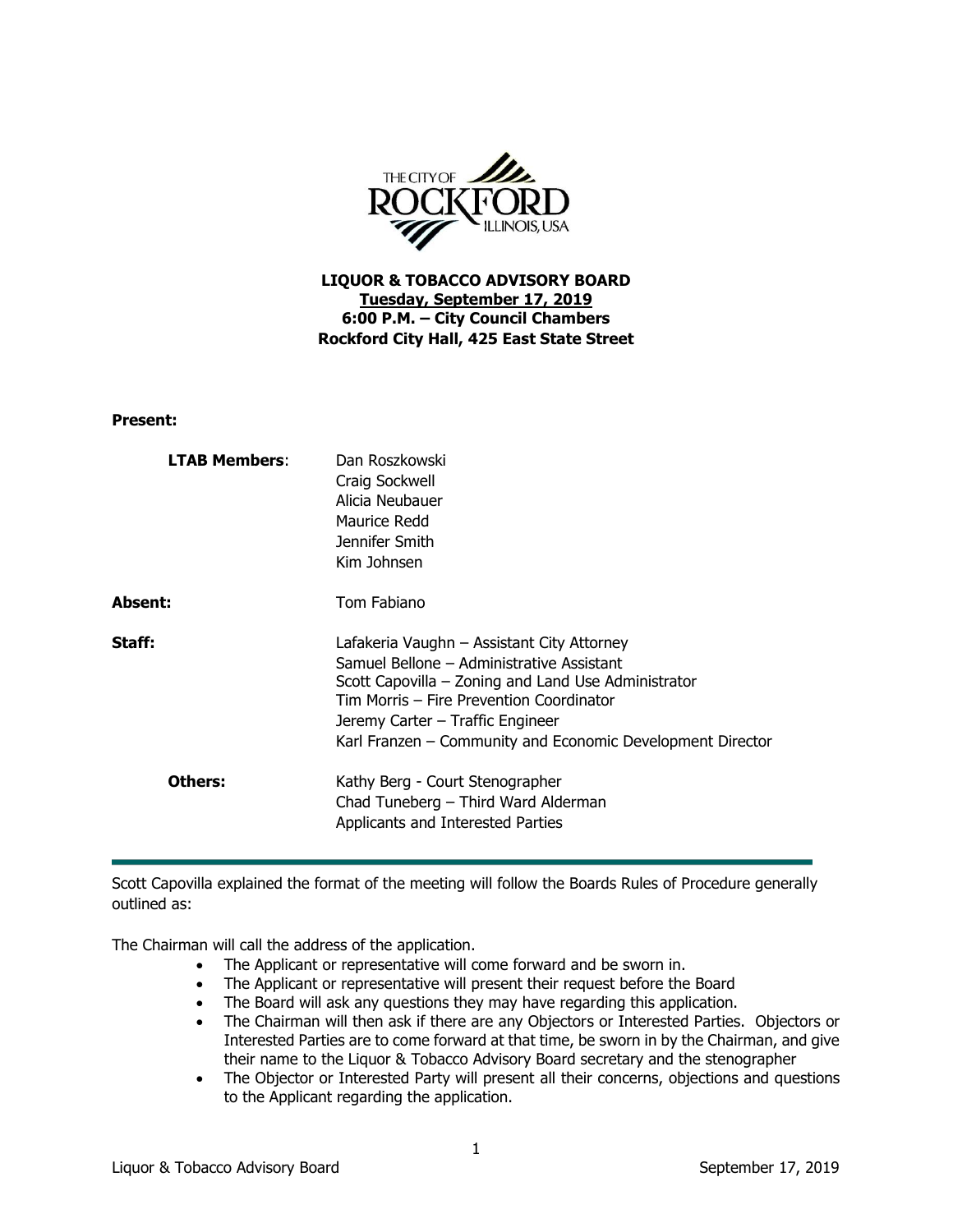- The Board will ask any questions they may have of the Objector or Interested Party.
- The Applicant will have an opportunity to rebut the concerns/questions of the Objector or Interested Party
- No further discussion from the Objector or Interested Party will occur after the rebuttal of the Applicant.
- The Board will then discuss the application and a vote will be taken.

It was further explained to the public in attendance, applicants, objectors and interested parties that this meeting is not a final vote on any item. The date of the Codes & Regulations meeting was given as Monday, September 30, 2019, at 5:30 PM in City Council Chambers in this building as the second vote on these items. The public in attendance, applicants, objectors and interested parties were instructed that they could contact the Zoning Office for any further information and the phone number was listed on the top of the agenda which was made available to all those in attendance. This information was also presented in written form attached to the agendas and letters sent to adjacent property owners.

The meeting was called to order at 6:03 PM. A **MOTION** was made by Alicia Neubauer to **APPROVE** the minutes from the August 20, 2019 meeting as written. The Motion was **SECONDED** by Maurice Redd and **CARRIED** by a vote of 5-0 with Kim Johnsen abstaining and Tom Fabiano absent.

| 019-LTAB-017 | 126 N Madison                                                       |
|--------------|---------------------------------------------------------------------|
| Applicant    | Stephanie Caltagerone / Magpie                                      |
| Ward 03      | Sale of beer and wine by drink in conjunction with a restaurant and |
|              | video gaming in a C-4, Urban Mixed Use Zoning District              |

The subject property is located on the west side of North Madison Street and 33 feet south of Market Street. The applicant, Stephanie Caltagerone, was present. Ms. Caltagerone is the owner of Magpie. Magpie is a local restaurant that had to relocate due to a building fire. She is requesting approval to sell beer and wine by the drink.

Alicia Neubauer asked if Ms. Caltagerone agrees to the conditions of approval. Ms. Caltagerone stated that she did read the conditions and would like to change the hours of operation. The old business plan with the hours was submitted with the application. Ms. Caltagerone explained that with the new location in the downtown area, she would like the ability to serve liquor at all hours allowable under the liquor code. She also requested live entertainment for the new location. A few hours before the meeting, she sent an email to Scott Capovilla explaining the new hours. The board was made aware of the email and received a copy of the email.

Maurice Redd asked if there will be video gaming. Mr. Caltagerone stated that she would have five (5) gaming machines. The board was also made aware of an email Samuel Bellone received from an objector, Mr. Miles Gillott.

Ms. Neubauer noted that it was hard to see the proposed layout of the building. Ms. Caltagerone explained that the building would be the same square footage of the previous building, but there will be two levels instead of one. She also explained that the gaming machines would be located in the lower rear of the building.

Staff Recommendation is for Approval with seven (7) conditions. No Objectors or Interested parties were present.

A **MOTION** was made by Alicia Neubauer to **APPROVE** Sale of beer and wine by drink in conjunction with a restaurant and video gaming in a C-4, Urban Mixed Use Zoning District amending condition three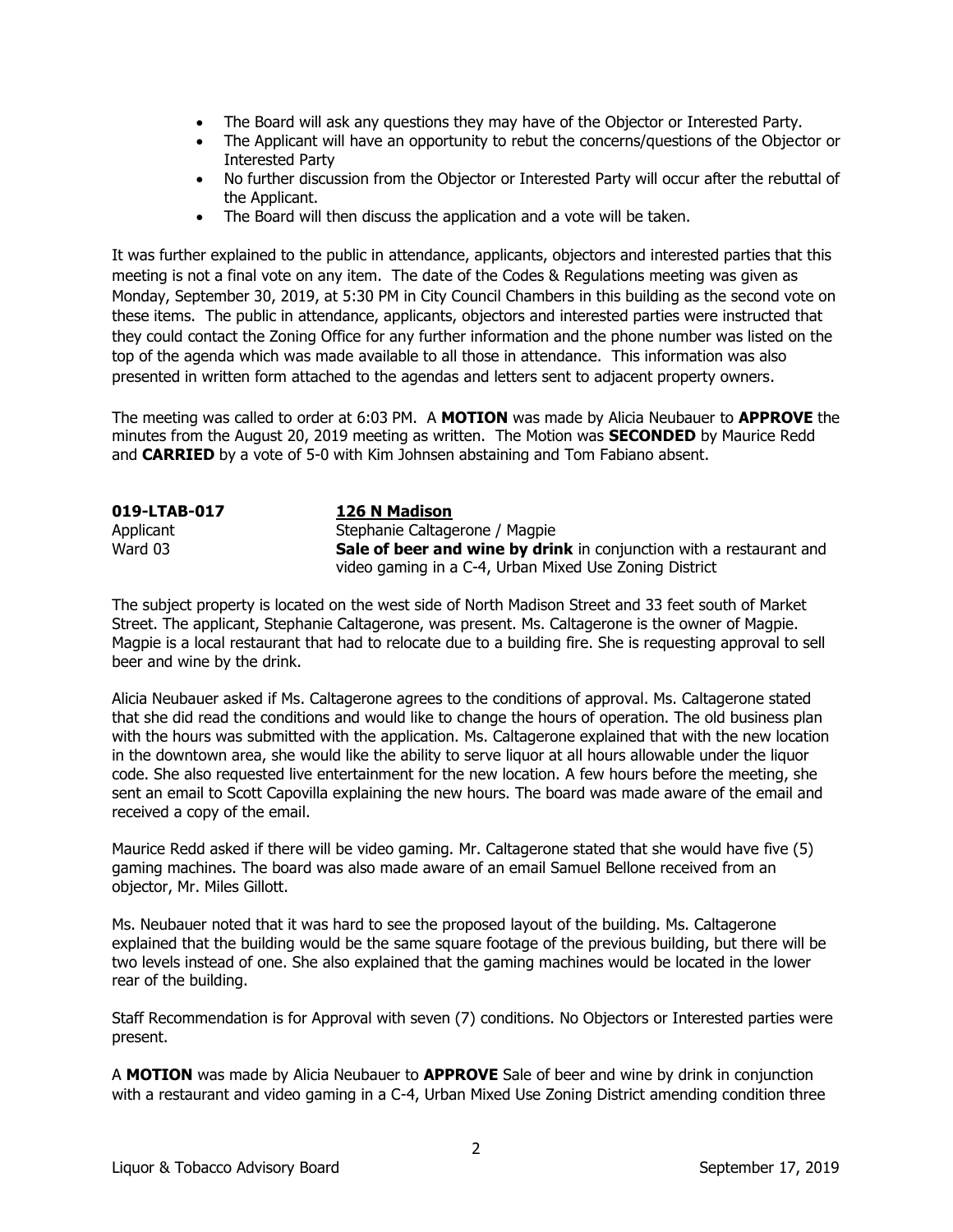(3) to state hours of operation up to the maximum extent allowable per the liquor code and amending condition four (4) to remove live entertainment. The motion was **SECONDED** by Kim Johnsen and **CARRIED** by a vote of 6-0.

Approval is subject to the following conditions:

- 1. Must meet all applicable building and fire codes.
- 2. Compliance with the Liquor Ordinance.
- 3. Hours of operation are limited to the maximum extent allowable per the liquor code.
- 4. The restaurant shall not have a cover charge, dance floor or any DJ's.
- 5. The restaurant shall not operate as a nightclub.
- 6. Any pending general ordinance case(s) must be resolved prior to issuance of the license.
- 7. All outstanding general ordinances fines must be paid prior to issuance of the license.

| 019-LTAB-018 | 309 and 311 7 <sup>th</sup> St                                             |
|--------------|----------------------------------------------------------------------------|
| Applicant    | Clydale Hilson / The Collective                                            |
| Ward 11      | <b>Sale of liquor by the drink</b> in conjunction with an event space with |
|              | video gaming, and an outdoor seating area in a C-4, Urban Mixed-Use        |
|              | Zoning District                                                            |

Prior to the meeting, the applicant requested their application be withdrawn.

| 019-LTAB-019 | 3905 Broadway                                                                |
|--------------|------------------------------------------------------------------------------|
| Applicant    | Cathy Dzik / 8 <sup>th</sup> Ward Pub                                        |
| Ward 08      | <b>Sale of liquor by the drink</b> in conjunction with a restaurant, bar and |
|              | video gaming in a C-2, Limited Commercial Zoning District                    |

The subject property is located on the southeast corner of Log Cabin and Broadway. Commercial uses and residential uses surround the parcel. The applicant, Cathy Dzik, was present along with her attorney, Robert Calgaro. Attorney Calgaro stated that Ms. Dzik is the owner of Dusty Boots also located on Broadway. Ms. Dzik owns the building adjacent to Dusty Boots which is currently an auto repair shop. She plans to make improvements to the building and convert it to a restaurant and bar with gaming. She accepts all conditions of approval per the Staff report.

Alicia Neubauer asked if the applicant could submit a written plan for security at the new location. Attorney Calgaro explained that the security from Dusty Boots would be available as needed. The nature of Dusty Boots requires more security while the new business will be smaller and not a bar atmosphere.

Dan Roszkowski asked if there is gaming in Dusty Boots. Attorney Calgaro stated that there was gaming in Dusty Boots and the Illinois Gaming Board currently allows five (5) gaming machines per property.

Jennifer Smith asked Staff about the plan for the easement agreements. Scott Capovilla explained the property to the East has a variation which still stands.

Mr. Roszkowski stated that he is concerned that opening up a new business would be a way to get more than five (5) gaming machines, since she owns both businesses. Kim Johnsen explained that since there are two different buildings, there would be two separate licenses. Ms. Smith stated that everything would be different since the businesses are on different parcels. Mr. Capovilla explained that the City of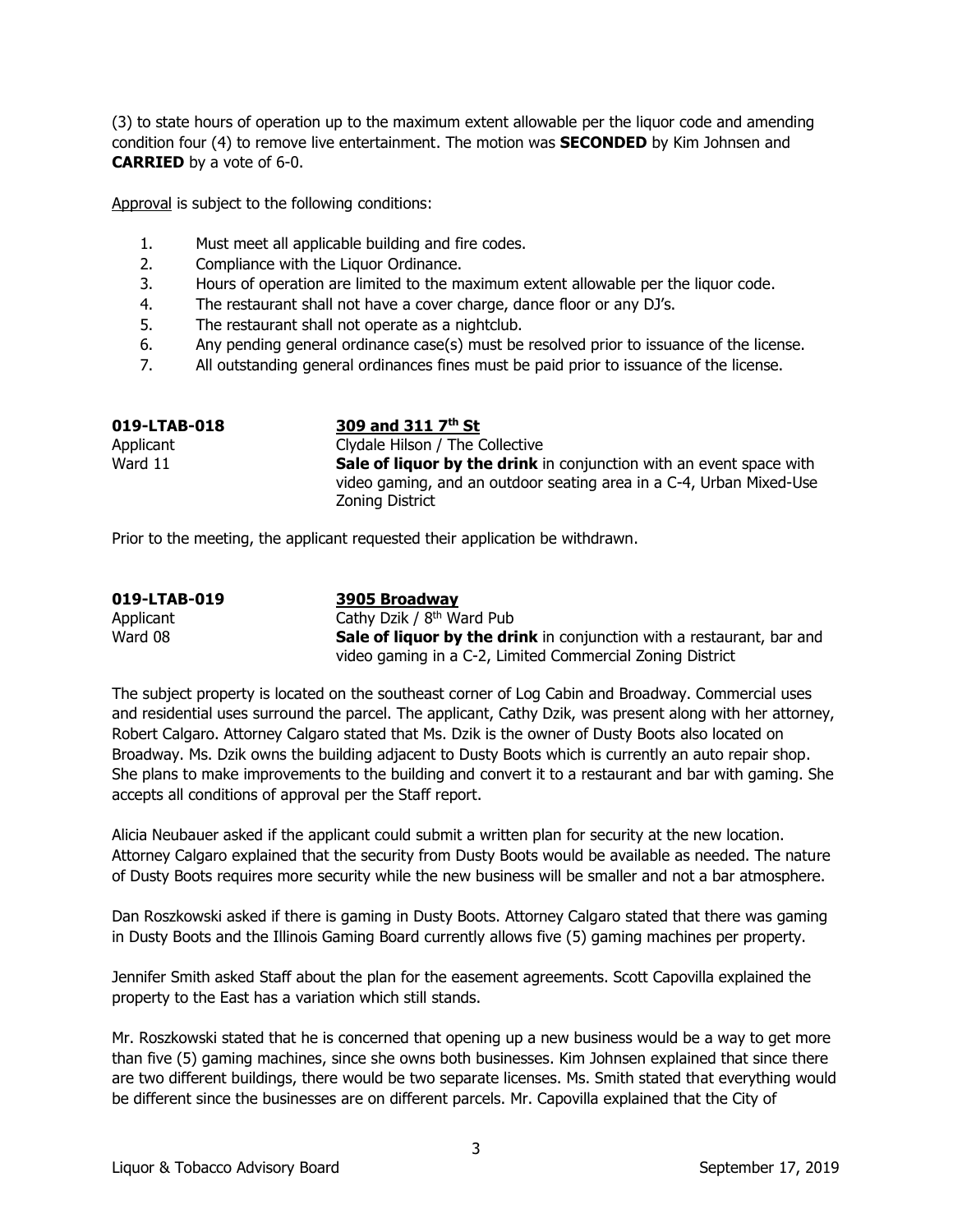Rockford does not zone properties for liquor. Mr. Capovilla further explained that the application process is more about vetting an applicant as well as the land use.

Staff Recommendation is for Approval with sixteen (16) conditions. No Objectors or Interested parties were present.

A **MOTION** was made by Kim Johnsen to **APPROVE** sale of liquor by the drink in conjunction with a restaurant, bar and video gaming in a C-2, Limited Commercial Zoning District. The motion was **SECONDED** by Jennifer Smith and **CARRIED** by a vote of 5-1 with Dan Roszkowski voting Nay.

Approval is subject to the following conditions:

- 1. Meet all applicable building and fire codes.
- 2. Compliance with all City of Rockford Liquor Codes.
- 3. Window display signage is limited to 20% of window area.
- 4. That the windows shall not be covered with bars or other devices that block the windows.
- 5. The sale of liquor by the drink shall be in conjunction with a restaurant.
- 6. Hours of operation are limited to 8:00 a.m. to 2:00 a.m. Monday through Saturday and 9:00 a.m. to 2:00 a.m. on Sunday. The food hours will be Monday through Sunday, 11:00 a.m. to 10:00 p.m. The proposed use shall not have a cover charge.
- 7. The proposed use shall not have a dance floor.
- 8. The proposed use shall not have any DJs.
- 9. The proposed use shall not have any live entertainment.
- 10. The proposed use shall not operate as a nightclub.
- 11. Submittal of a revised site plan showing green area within the parkway and sidewalks along Log Cabin Avenue and Broadway
- 12. Submittal of a landscape plan including type of species and sizes.
- 13. Submittal of façade improvement for staff's review and approval.
- 14. All signage onsite must comply with current sign ordinance. All non-conforming signs must be removed.
- 15. Any pending general ordinance case(s) must be resolved prior to issuance of the license.
- 16. All outstanding general ordinances fines must be paid prior to issuance of the license.

| 019-LTAB-020 | 1706 and 1708 Rural Street                                                   |
|--------------|------------------------------------------------------------------------------|
| Applicant    | Samer Al Sagaf / Corner Mini Mart                                            |
| Ward 03      | <b>Sale of tobacco products</b> in conjunction with a convenience store in a |
|              | C-2, Limited Commercial Zoning District                                      |

The subject property is located on the east corner of the North Guilford Road and Rural Street intersection. The applicant, Samer Al Sagaf, was present. Attorney Tim Whitham and Mokhtar Mohamed were also present with the applicant. Attorney Whitham explained that the applicant bought the property and is planning to convert it to a convenience store. The applicant agrees to all conditions. Mr. Sagaf will be repaving the parking lot and redoing the sign to make it a landmark sign. Mr. Mohamed passed out a site plan to the board.

Alicia Neubauer explained that she did not see the proposed landscaping. Attorney Whitham stated that there would be some landscaping in the parking lot itself and the corner of the intersection. Ms. Neubauer asked if there was an agreement with the property behind the subject property to allow additional parking. Attorney Whitham responded that there is no written agreement. Ms. Neubauer asked

4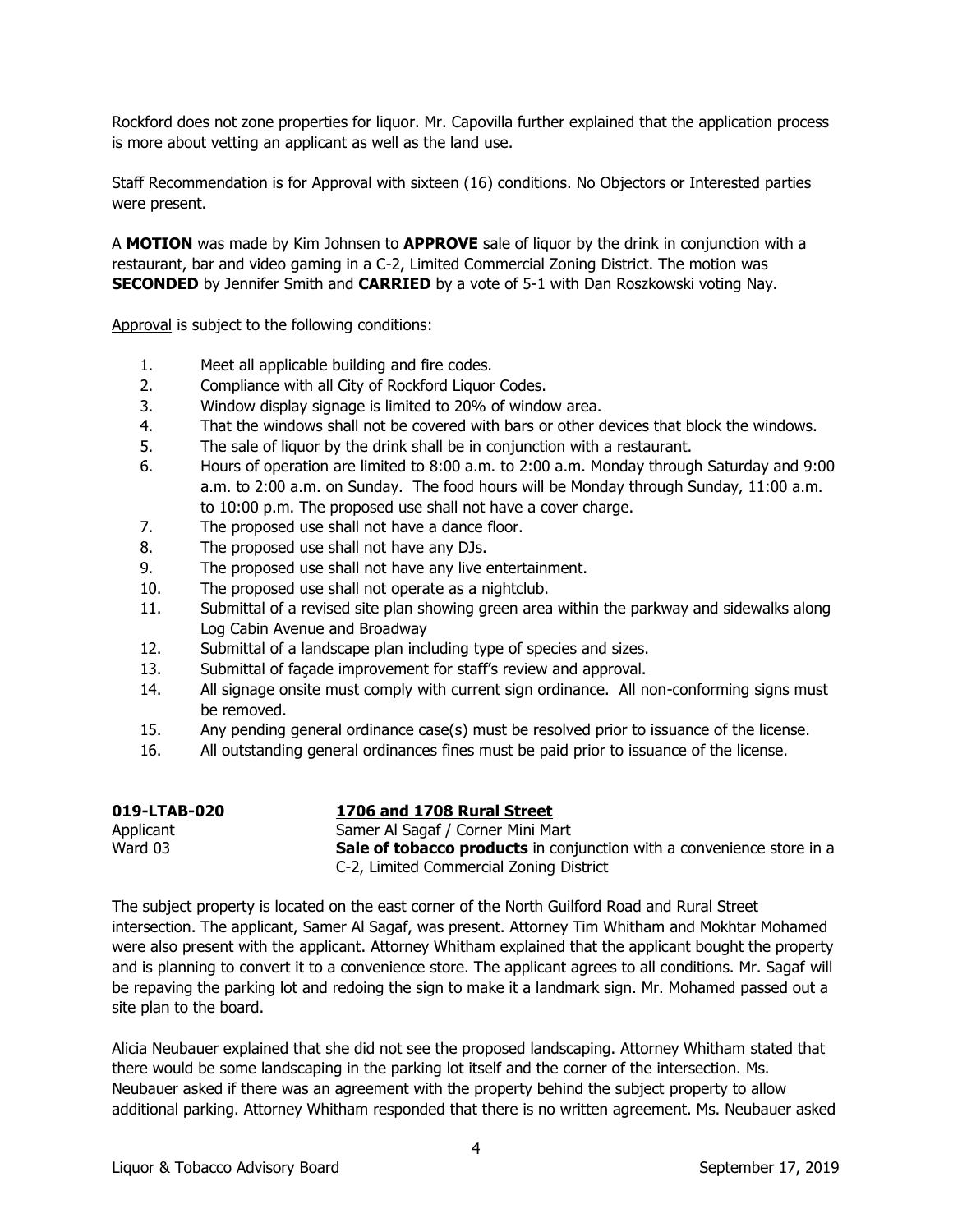if the parking complied with the size of the store. Mr. Capovilla stated that the parking provided does comply for the size of the store.

Craig Sockwell asked where the entrance will be. Attorney Whitham stated that the entrance would be in the middle of the building.

Staff Recommendation is for Approval with eighteen (18) conditions. Objectors or Interested parties were present.

Johnathan Whitlock spoke against the application. Mr. Whitlock owns the commercial strip mall behind the subject property. He explained that when he purchased the property there was a tobacco store in the strip mall. The tobacco store caused issues which lead to crime and loitering in that area. Once he kicked the tobacco store out, he was able to attract good tenants and the mall is now fully leased. He is trying to make that area more family-friendly and allowing a tobacco store at this location would draw unwanted customers. He also explained that the convenience store would attract more customers and those customers would take up spaces in his lot.

Alderman Chad Tuneberg spoke on this application. Alderman Tuneberg stated that he has had a few people reach out to him about the proposed tobacco application. He explained that the BP gas station has tobacco and liquor. Alderman Tuneberg said Alderman Gasparini also has had constituents reach out to him with concerns about the intended application. Alderman Tuneberg stated that Alderman Gasparini could not attend as he had a funeral but wanted his concerns conveyed to the board. Alderman Tuneberg stated that the area has come back and been revived.

Nancy Whitlock spoke against the application. She explained that the building looks large, but the inside is small. When people park at the store, they will have to back out into the street to get out.

Mr. Mohmed rebutted the interested parties. He stated the store would be clean and will be an improvement. The applicant is improving the landscaping. Also, tobacco would be 25% of the sales. Attorney Whitham stated that there is no competition for BP to sell tobacco products.

Kim Johnsen asked if the applicant has any experience in owning a convenience store. The applicant stated he has owned convenience stores and currently owns one located at 2744 11th Street.

During the board discussion, Ms. Neubauer stated she does not think this location would be a good fit. They can open a convenience store but without the sale of tobacco products. Ms. Johnsen stated that it is unfair for the board to control competition. Maurice Redd and Mr. Sockwell stated that they do not feel like it is a good fit for a convenience store.

A **MOTION** was made by Craig Sockwell to **DENY** the sale of tobacco products in conjunction with a convenience store in a C-2, Limited Commercial Zoning District. The motion was **SECONDED** by Alicia Neubauer and **CARRIED** by a vote of 5-1 with Jennifer Smith voting Nay.

| 019-LTAB-021 | 214 East State Street                                                      |
|--------------|----------------------------------------------------------------------------|
| Applicant    | John Koehler / The Standard                                                |
| Ward 03      | <b>Sale of liquor by the drink</b> in conjunction with a Wedding and Event |
|              | Venue in a C-4, Urban Mixed-Use Zoning District                            |

Prior to the meeting, the applicant requested their application to be laid over.